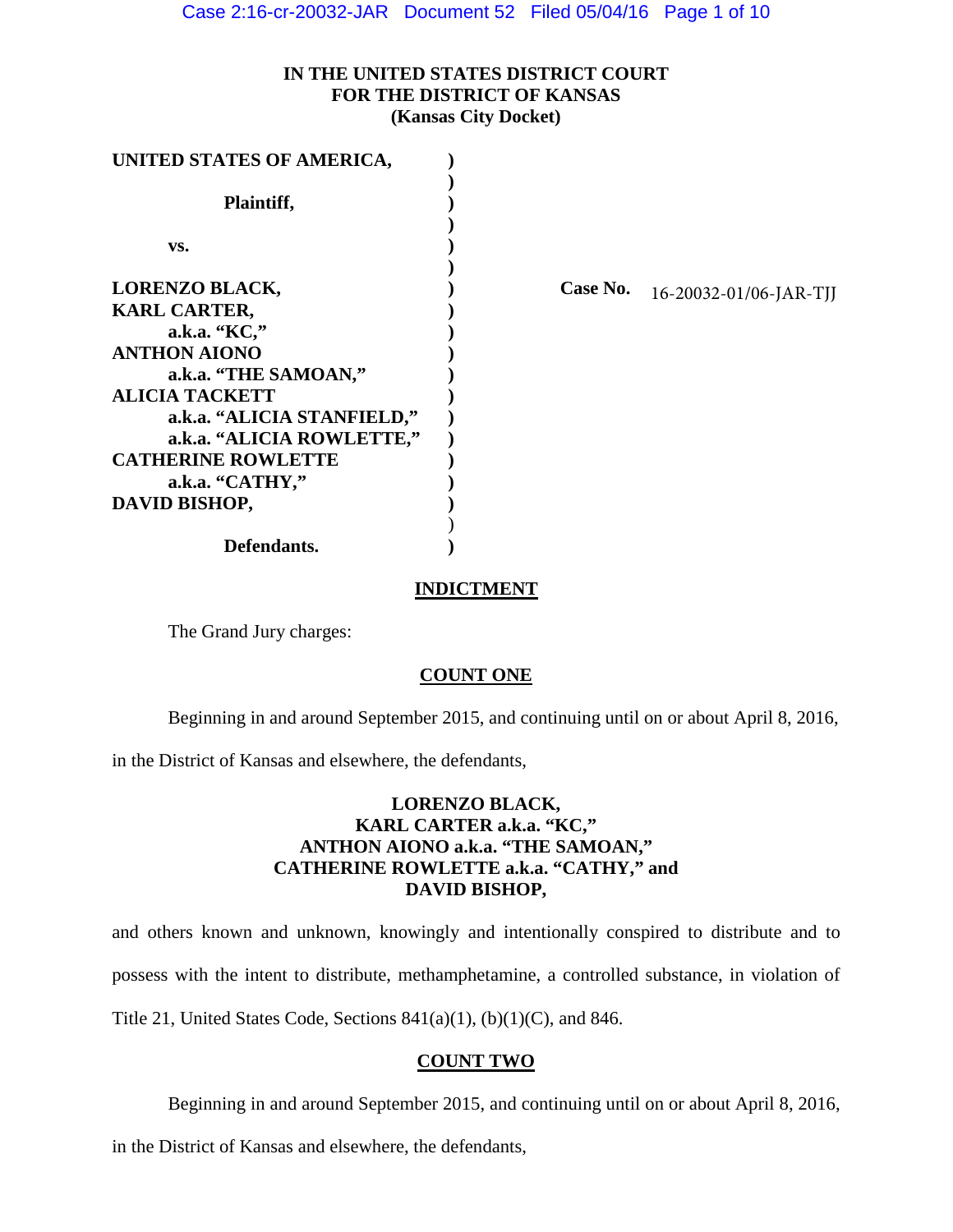# **LORENZO BLACK, ANTHON AIONO a.k.a. "THE SAMOAN," CATHERINE ROWLETTE a.k.a. "CATHY," and DAVID BISHOP,**

contrary to 28 C.F.R. § 6.1 and the rules promulgated by Corrections Corporation of America under the supervision of the United States Marshals Service, provided and to attempted to provide methamphetamine, its salts, isomers, and salts of its isomers, to Karl CARTER a.k.a. "KC," S.R., and others known and unknown, all of whom were inmates of Corrections Corporation of America (CCA), a prison in Leavenworth, Kansas, a facility in which persons are held in custody by direction of and pursuant to a contract and agreement with the Attorney General, in violation of Title 18, United States Code, Sections 1791(a)(1), (b)(1), and 2.

## **COUNT THREE**

Beginning in and around September 2015, and continuing until on or about April 8, 2016, in the District of Kansas and elsewhere, the defendants,

# **LORENZO BLACK, ANTHON AIONO a.k.a. "THE SAMOAN," ALICIA TACKETT a.k.a. "ALICIA STANFIELD" and "ALICIA ROWLETTE," CATHERINE ROWLETTE a.k.a. "CATHY," and DAVID BISHOP,**

contrary to 28 C.F.R. § 6.1 and the rules promulgated by Corrections Corporation of America under the supervision of the United States Marshals Service, provided and to attempted to provide a synthetic drug, which is an object that threatens the order, discipline, or security of a prison, or the life, health, or safety of an individual, to Karl CARTER a.k.a. "KC," S.R., and others known and unknown, all of whom were inmates of Corrections Corporation of America (CCA), a prison in Leavenworth, Kansas, a facility in which persons are held in custody by direction of and pursuant to a contract and agreement with the Attorney General, in violation of Title 18, United States Code, Sections 1791(a)(1), (b)(5), and 2.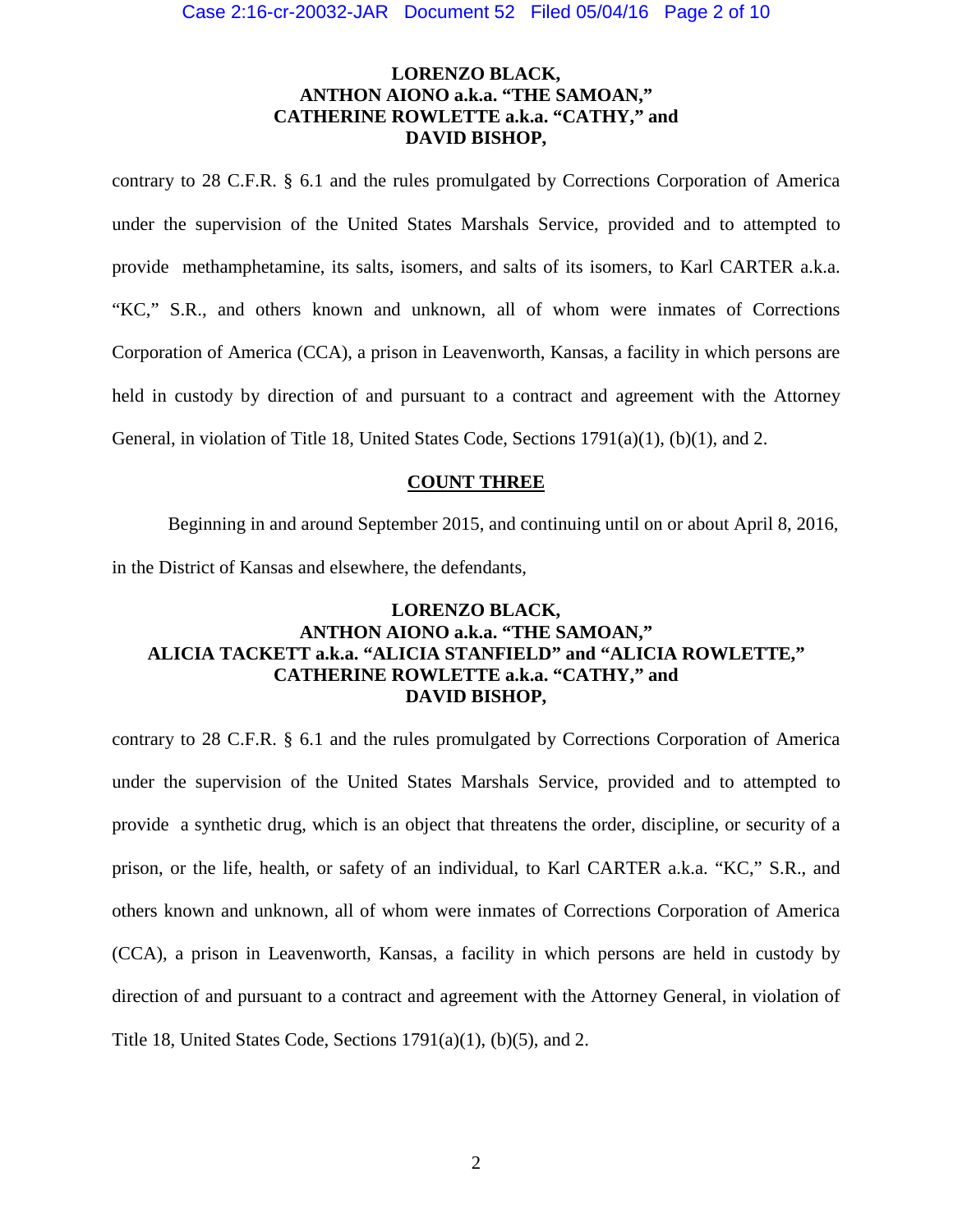Case 2:16-cr-20032-JAR Document 52 Filed 05/04/16 Page 3 of 10

### **COUNT FOUR**

Beginning in and around September 2015, and continuing until on or about April 8, 2016, in the District of Kansas and elsewhere, the defendants,

# **LORENZO BLACK, ANTHON AIONO a.k.a. "THE SAMOAN," ALICIA TACKETT, a.k.a. "ALICIA STANFIELD" and "ALICIA ROWLETTE," CATHERINE ROWLETTE a.k.a. "CATHY," and DAVID BISHOP,**

contrary to 28 C.F.R. § 6.1 and the rules promulgated by Corrections Corporation of America under the supervision of the United States Marshals Service, provided and to attempted to provide tobacco, which is an object that threatens the order, discipline, or security of a prison, or the life, health, or safety of an individual, to Karl CARTER a.k.a. "KC," S.R., and others known and unknown, all of whom were inmates of Corrections Corporation of America (CCA), a prison in Leavenworth, Kansas, a facility in which persons are held in custody by direction of and pursuant to a contract and agreement with the Attorney General, in violation of Title 18, United States Code, Sections  $1791(a)(1)$ , (b)(5), and 2.

### **COUNT FIVE**

Beginning in and around September 2015, and continuing until on or about April 8, 2016, in the District of Kansas, the defendant,

### **KARL CARTER a.k.a. "KC,"**

an inmate of Corrections Corporation of America, a prison in which persons are held in custody by direction of and pursuant to a contract and agreement with the Attorney General, possessed, obtained, or attempted to obtain, a prohibited object, methamphetamine, its salts, isomers, and salts of its isomers, in violation of Title 18, United States Code, Section 1791(a)(2), (b)(1), and 2.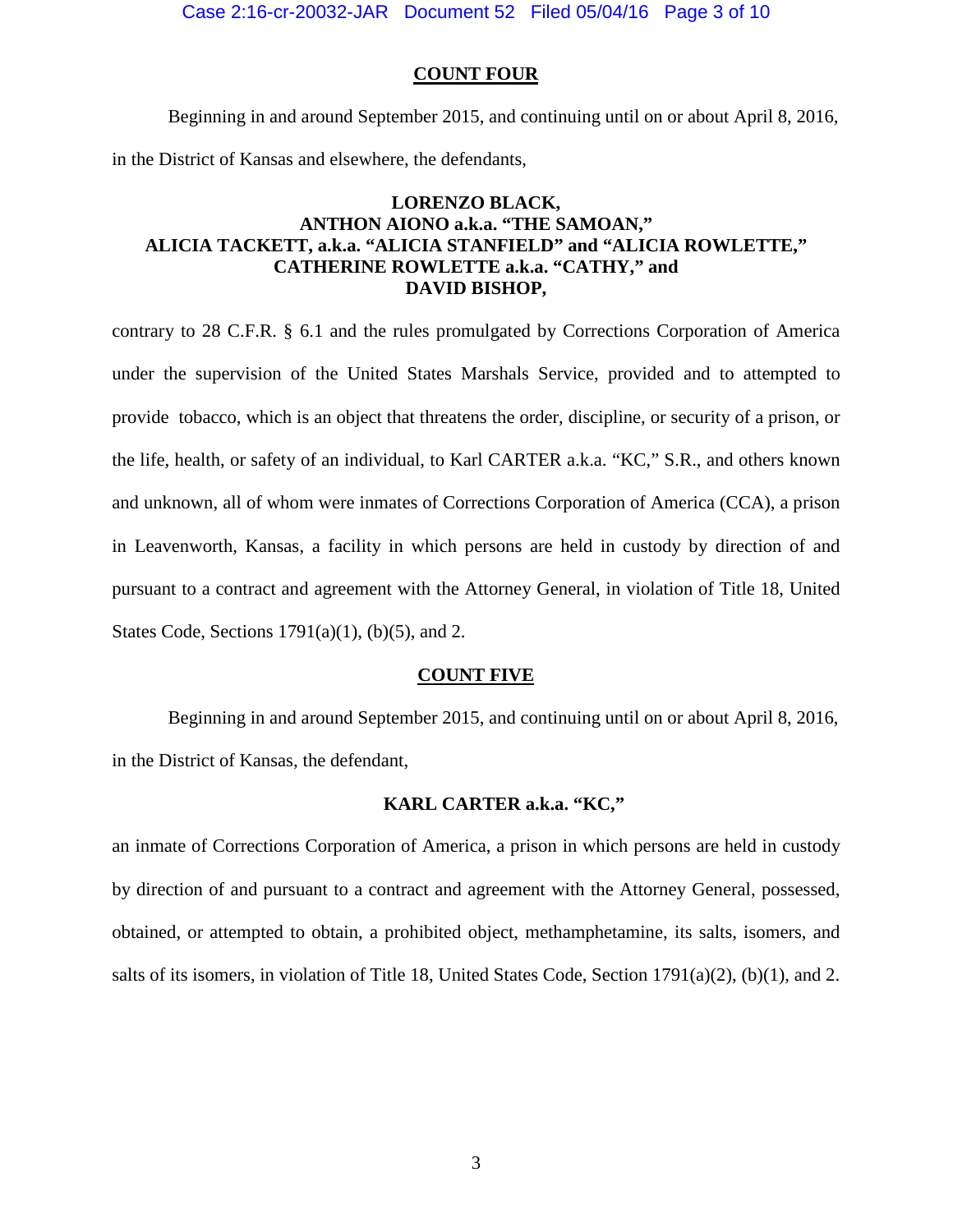### **COUNT SIX**

Beginning in and around September 2015, and continuing until on or about April 8, 2016, in the District of Kansas, the defendant,

### **KARL CARTER a.k.a. "KC,"**

an inmate of Corrections Corporation of America, a prison in which persons are held in custody by direction of and pursuant to a contract and agreement with the Attorney General, possessed, obtained, or attempted to obtain, a prohibited object, a synthetic drug, which is an object that threatens the order, discipline, or security of a prison, or the life, health, or safety of an individual, in violation of Title 18, United States Code, Section  $1791(a)(2)$ , (b)(5), and 2.

### **COUNT SEVEN**

Beginning in and around September 2015, and continuing until on or about April 8, 2016, in the District of Kansas, the defendant,

### **KARL CARTER a.k.a. "KC,"**

an inmate of Corrections Corporation of America, a prison in which persons are held in custody by direction of and pursuant to a contract and agreement with the Attorney General, possessed, obtained, or attempted to obtain, a prohibited object, tobacco, which is an object that threatens the order, discipline, or security of a prison, or the life, health, or safety of an individual, in violation of Title 18, United States Code, Section 1791(a)(2), (b)(5), and 2.

### **COUNT EIGHT**

Beginning in and around September 2015, and continuing until on or about April 8, 2016, in the District of Kansas, the defendant,

# **ANTHON AIONO a.k.a. "THE SAMOAN,"**

corruptly accepted and agreed to accept a thing of \$5000 or more in value from a person, intending to be influenced and rewarded in connection with a transaction and series of transactions pertaining to his employment at Corrections Corporation of America.

4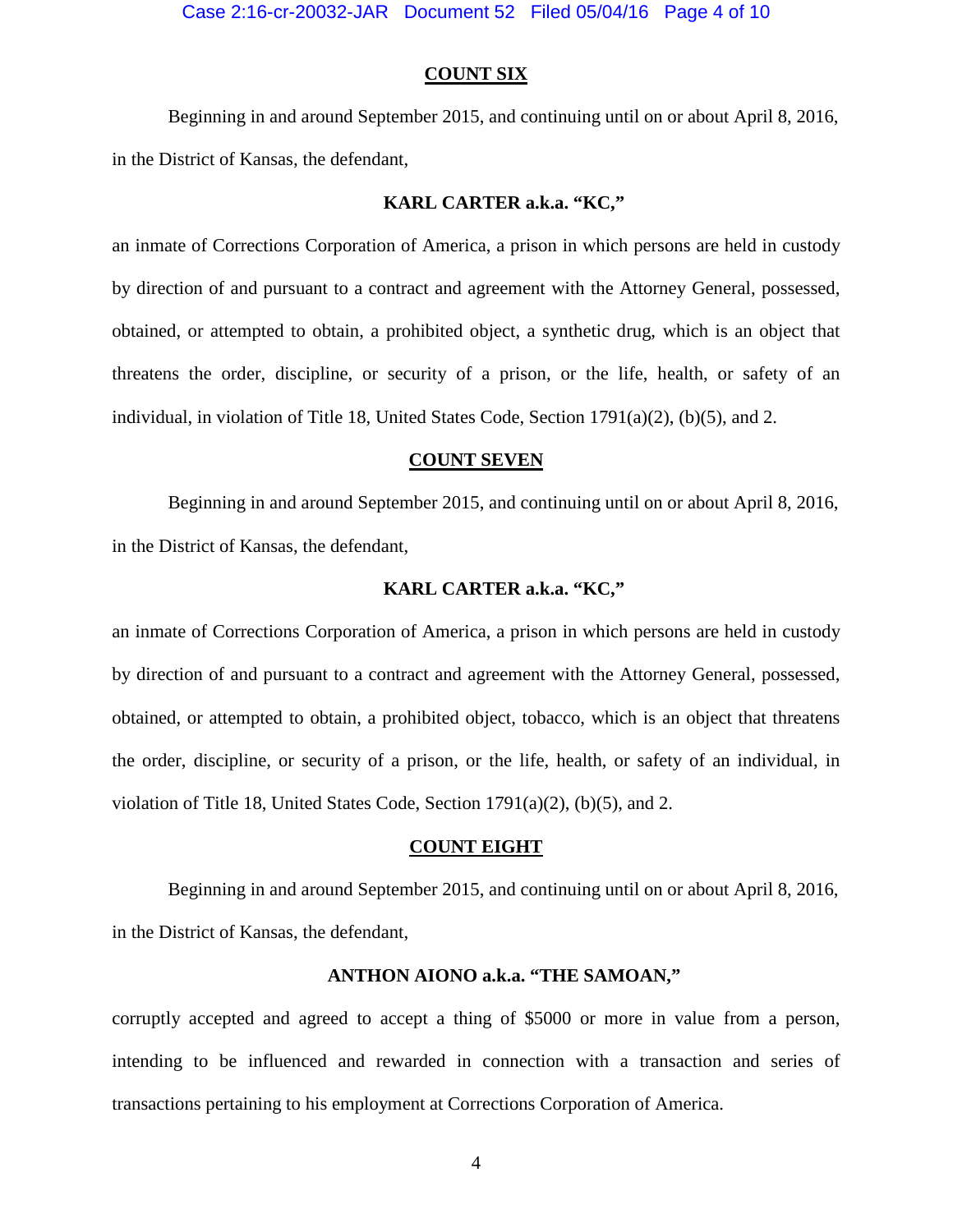### Case 2:16-cr-20032-JAR Document 52 Filed 05/04/16 Page 5 of 10

At all times material to this indictment, Corrections Corporation of America was an organization that received federal assistance in excess of \$10,000 during the one-year period beginning April 2015 and ending April 2016. ANTHON AIONO was an agent of Correction Corporation of America, who served as a correctional officer at the Corrections Corporation of America facility in Leavenworth, Kansas.

This was done in violation of Title 18, United States Code, Section 666(a)(1)(B).

#### **COUNT NINE**

Beginning in and around September 2015, and continuing until on or about April 8, 2016, in the District of Kansas, the defendants,

# **LORENZO BLACK, KARL CARTER, ALICIA TACKETT a.k.a. "ALICIA STANFIELD" and "ALICIA ROWLETTE," CATHERINE ROWLETTE a.k.a. "CATHY," and DAVID BISHOP,**

corruptly gave, offered, and agreed to give a thing of \$5,000 or more in value to any person intending to influence and reward the operations of Corrections Corporation of America in connection with a transaction and series of transactions of Corrections Corporation of America.

At all times material to this indictment, Corrections Corporation of America was an organization that received federal assistance in excess of \$10,000 during the one-year period beginning April 2015 and ending April 2016. ANTHON AIONO was an agent of Correction Corporation of America, who served as a correctional officer at the Corrections Corporation of America facility in Leavenworth, Kansas.

This was done in violation of Title 18, United States Code, Sections 666(a)(2) and 2.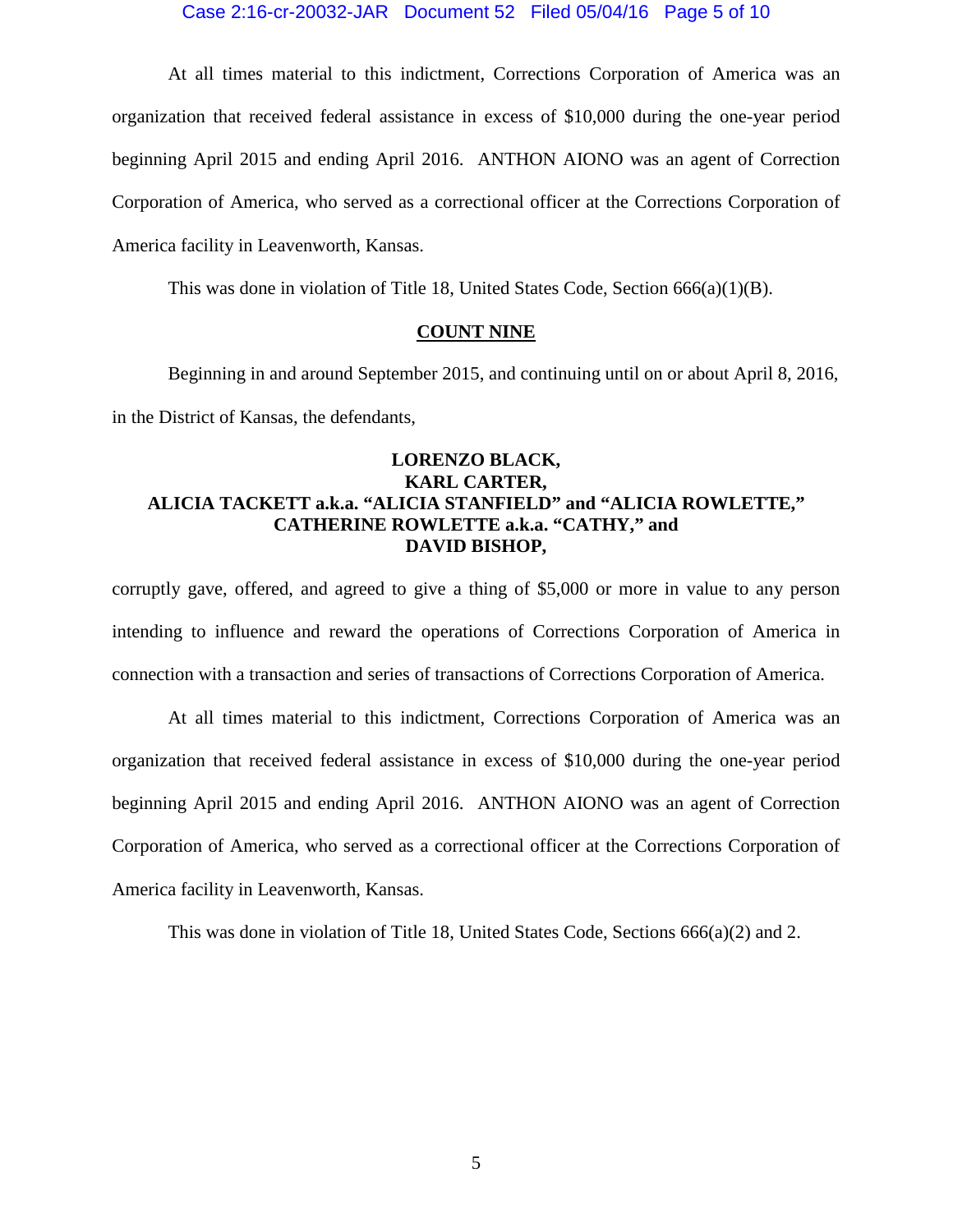Case 2:16-cr-20032-JAR Document 52 Filed 05/04/16 Page 6 of 10

#### **COUNT TEN**

Beginning on or about January 17, 2014, and continuing until in or around April 2016, in the District of Kansas and elsewhere, the defendant,

## **ALICIA TACKETT a.k.a. "ALICIA STANFIELD" and "ALICIA ROWLETTE,"**

knowingly combined, conspired, and agreed with another person, S.R., to commit offenses against the United States in violation of Title 18, United States Code, Section 1956(h), that is, knowingly conducted and attempted to conduct a financial transaction affecting interstate and foreign commerce, which involved the proceeds of specified unlawful activity, that is, conspiracy to distribute and possess with intent to distribute more than 50 grams of methamphetamine in violation of Title 21, United States Code, Sections  $841(a)(1)$ , (b) $(1)(A)$ , and 846, knowing that the transactions were designed in whole or in part to conceal and disguise the nature, location, source, ownership, and control of the proceeds of specified unlawful activity, and that while conducting and attempting to conduct such financial transactions, knew that the property involved in the financial transactions represented the proceeds of some form of unlawful activity, in violation of Title 18, United States Code, Section  $1956(a)(1)(B)(i)$ .

This was all done in violation of Title 18, United States Code, Section 1956(h).

# **MANNER AND MEANS**

The manner and means used to accomplish the objectives of the conspiracy included, among others, the following:

1. On September 5, 2012, S.R. purchased a residence at 6544 Sni-A-Bar Road in Kansas City, Missouri. S.R. paid for the residence with proceeds from distribution of methamphetamine.

2. On December 4, 2013, S.R. was charged by indictment with, among other things, conspiracy to distribute more than 50 grams of methamphetamine in the District of Kansas. On

6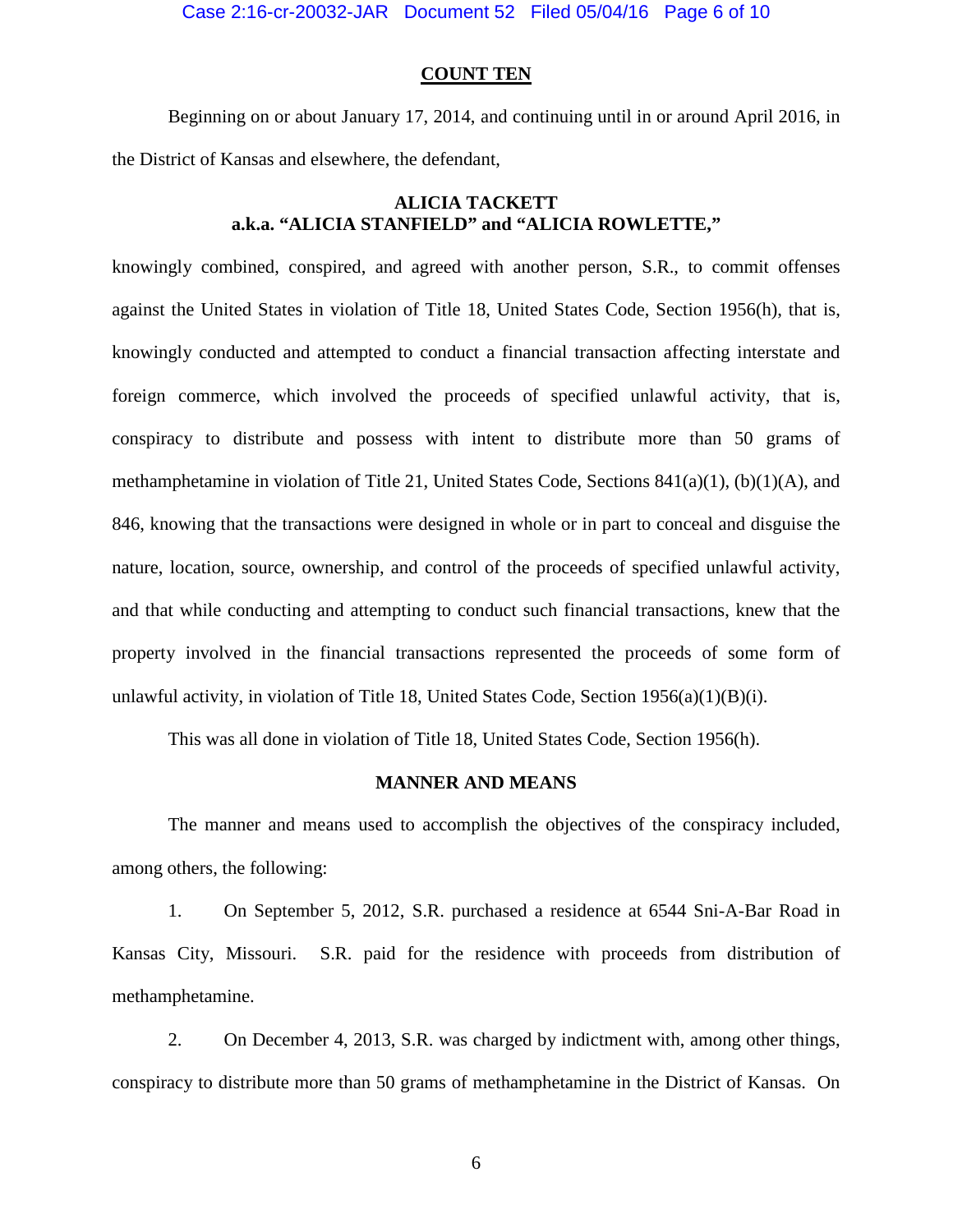### Case 2:16-cr-20032-JAR Document 52 Filed 05/04/16 Page 7 of 10

December 22, 2013, S.R. was arrested pursuant to the indictment, and S.R. remains in custody to date.

3. Between January 2014 and April 2016, ALICIA TACKETT, resided at the residence at 6544 Sni-A-Bar Road in Kansas City, Missouri.

4. On January 17, 2014, S.R. signed a warranty deed in the presence of a notary public. The warranty deed purportedly conveyed the residence at 6544 Sni-A-Bar Road in Kansas City, Missouri to S.S., ALICIA TACKETT's mother, for "one dollar and other valuable consideration."

5. On March 21, 2014, ALICIA TACKETT registered the warranty deed with the Jackson County Court. Specifically, ALICIA TACKETT paid the processing fee to the Jackson County Courthouse, and ALICIA TACKETT kept the receipt from that transaction in the residence at 6544 Sni-A-Bar Road in Kansas City, Missouri.

6. On April 20, 2016, law enforcement agents interviewed S.S. S.S. stated that she did not, in fact, give any consideration for the residence at 6544 Sni-A-Bar Road in Kansas City, Missouri nor did S.S. have any knowledge that the property had been conveyed to her.

7. The purpose of the fraudulent conveyance of the residence at 6544 Sni-A-Bar Road in Kansas City, Missouri to S.S. was to conceal and disguise the ownership and control of the residence.

### **COUNT ELEVEN**

In or about January 2014, in the District of Kansas, the defendant,

## **ALICIA TACKETT, a.k.a. "ALICIA STANFIELD" and "ALICIA ROWLETTE,"**

knowingly used in or affecting interstate or foreign commerce, without lawful authority, a means of identification of another person, that is, the name of S.S., knowing that the means of identification belonged to another actual person, with the intent to commit, or to aid or abet, or in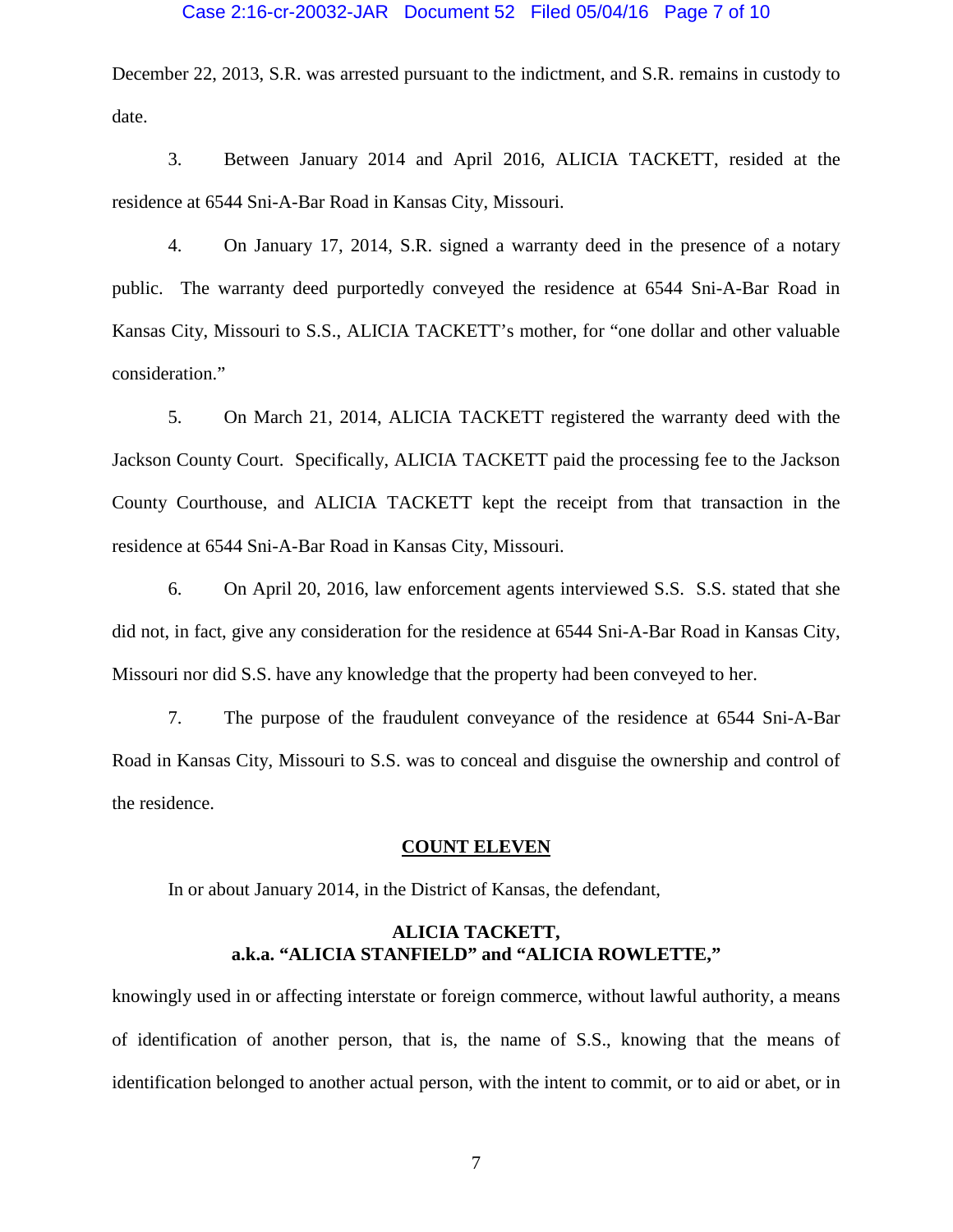### Case 2:16-cr-20032-JAR Document 52 Filed 05/04/16 Page 8 of 10

connection with, any unlawful activity that constitutes a violation of Federal law, that is, conspiracy to commit money laundering, in violation of Title 18, United States Code, Section 1956(h), and the offense was committed to facilitate a drug trafficking crime as defined in section  $929(a)(2)$ .

This was done in violation of Title 18, United States Code, Sections 1028(a)(7),  $(b)(3)(A)$ , and 2.

A TRUE BILL.

Dated: May 4, 2016 s/Foreperson

FOREPERSON

s/D. Christopher Oakley Kan. S. Ct. No. 19248 THOMAS E. BEALL Acting United States Attorney District of Kansas 444 SE Quincy, Suite 290 Topeka, KS 66683 TEL (785) 295-2850 FAX (785) 295-2853 tom.beall@usdoj.gov Kan. S. Ct. No. 19929

(It is requested that trial of the above captioned case be held in Kansas City, Kansas.)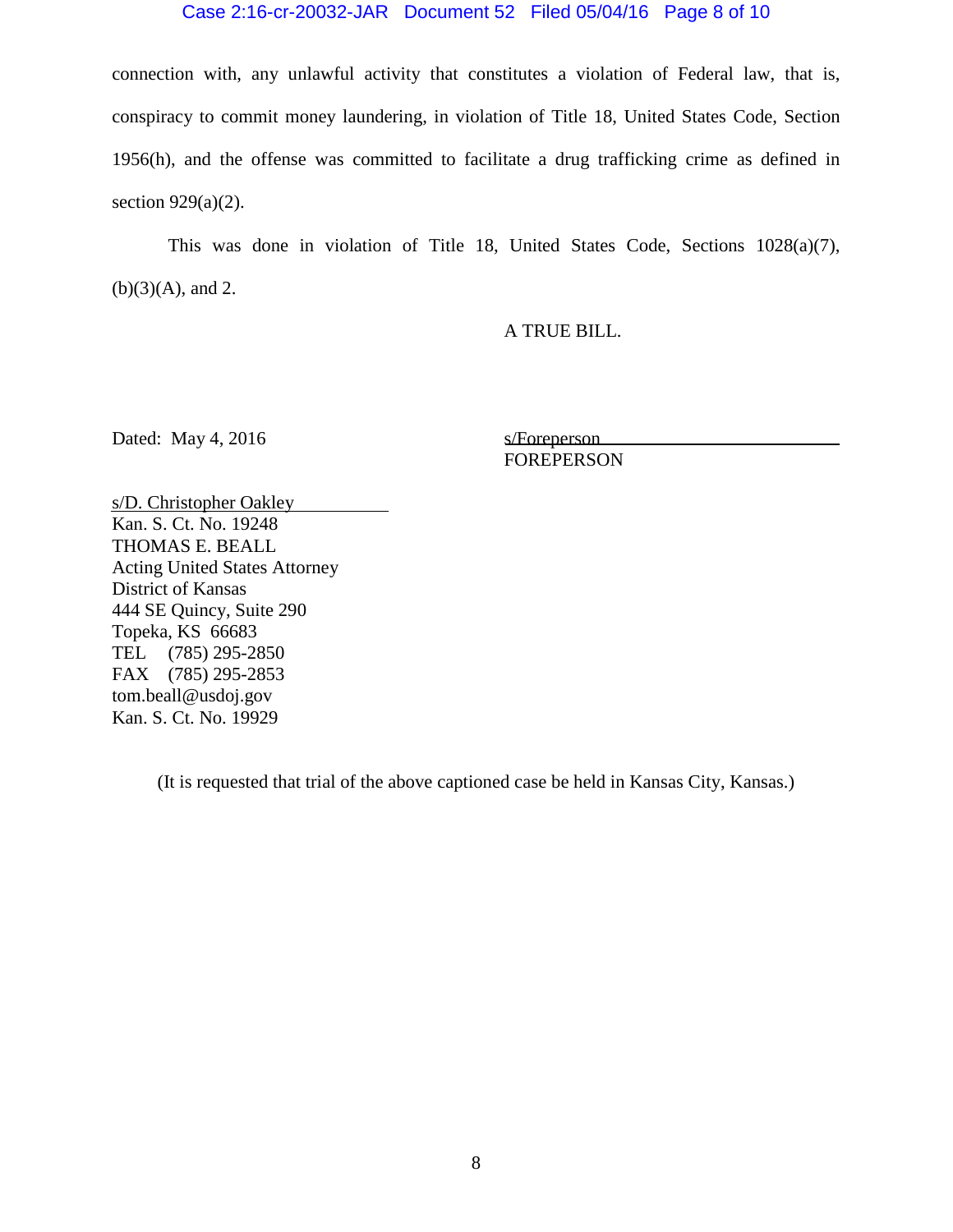# **PENALTIES**

Count 1: 21 U.S.C. §§ 841(a)(1), (b)(1)(C), and 846 and 18 U.S.C. § 2 Conspiracy to distribute and possess with intent to distribute methamphetamine

- NMT 20 years imprisonment;
- NMT \$1,000,000.00 fine;
- NLT 3 years supervised release; and
- \$100.00 special assessment fee.

If the defendant has a prior conviction for a felony drug offense the penalties are:

- NMT 30 years imprisonment;
- NMT \$2,000,000.00 fine;
- NLT 6 years supervised release; and
- \$100.00 special assessment fee.

Counts 2, 5: 18 U.S.C. § 1791 Providing or Possessing Contraband in Prison

If the contraband is methamphetamine, its salts, isomers, and salts of isomers:

- NMT 20 years imprisonment;
- NMT \$250,000 fine;
- NLT 3 years supervised release; and
- \$100.00 special assessment fee.

Counts 3-4, 6-7: 18 U.S.C. § 1791 Providing or possessing Contraband in Prison

If the contraband is any object that threatens the order, discipline, or security of a prison:

- NMT 6 months imprisonment;
- NMT \$100,000.00 fine;
- NMT 1 year supervised release; and
- \$25.00 special assessment fee.

Counts 8-9: 18 U.S.C. § 666 Giving, Offering, Accepting, or Agreeing to Accept a Bribe

- NMT 10 years imprisonment;
- NMT \$250,000.00 fine;
- NMT 3 year supervised release; and
- \$100.00 special assessment fee.